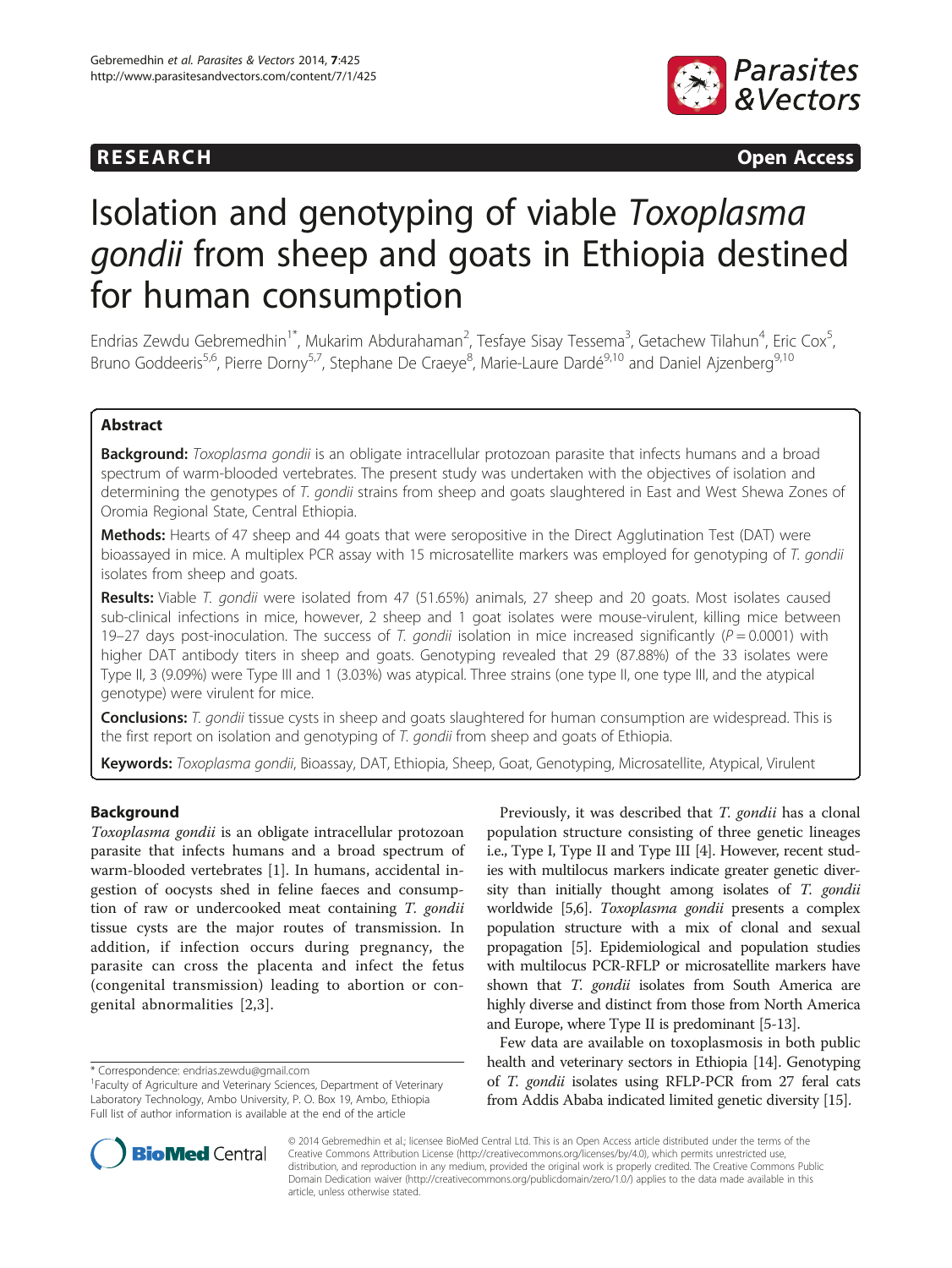The microsatellite (MS) genotyping technique is an easy-to-use and rapid genotyping method, which aims to ensure both levels (lineage and fingerprinting) of genetic discrimination of T. gondii isolates in a single multiplex PCR assay, using 15 MS markers located on 11 different chromosomes of T. gondii [\[9,16](#page-7-0)]. The association of the 15 MS markers with different mutability patterns enables two different levels of genetic resolution for differentiating *T. gondii* strains at the typing level (types I, II, and III versus atypical strains) and at the fingerprinting level (closely related isolates within a clonal lineage). Microsatellite genotyping has a similar sensitivity with that of intron sequencing and a better resolution level to distinguish genetically closely related strains compared to PCR-RFLP [[16\]](#page-7-0).

The aim of the present study was to isolate and genotype T. gondii strains from sheep and goat heart tissues in Central Ethiopia.

# Methods

# Naturally exposed sheep and goats

Most of the sheep and goats studied originated from Adea, Fentale (East Shewa Zone) and Ambo (West Shewa Zone) districts. The location, altitude, climate, breed and production system of sheep and goats of these districts have been described previously [\[17](#page-7-0)].

Sheep and goats of the study areas slaughtered for human consumption at an export abattoir in Debre Zeit town were traced and identified using information supplied by the attendant and the abattoir manager. Production system, breed and purpose of keeping small ruminants (for meat and milk) are as described previously [[17,18](#page-7-0)]. In this study, sheep and goats aged over six months were sampled. The majority of the animals were males; few females were sampled because they are normally kept for breeding purpose and majority of those arriving at the abattoir are culls and infertile animals.

# Identification of seropositive animals

As part of an epidemiological study of T. gondii in sheep and goats of the East and West Shewa Zones of Central Ethiopia, 628 sera were tested using the direct agglutination test (DAT) (Toxo screen DA, Biomerieux®, France). The present study was undertaken from September, 2011 to June, 2013 using hearts of 91 DAT seropositive animals (47 sheep and 44 goats) and 14 seronegative animals (10 sheep and 4 goats) from previous seroepidemiological study [[18\]](#page-7-0).

# Bioassay of sheep and goats hearts for T. gondii

Approximately 50 g of heart tissue was prepared as described previously [\[1](#page-6-0)]. Briefly, each sample was cut in small pieces of approximately 1 cm<sup>3</sup>, homogenized in a

blender for 30 sec, followed by suspension in 125 ml of saline solution (0.14 M NaCl) for another 30 sec. After homogenization, 250 ml of a pepsin solution (i.e. porcine stomach pepsin of 1:0000 biological activity 5.2 g, NaCl 10.0 g, HCl 14 ml, and distilled water to make 1,000 ml, pH 1.10–1.20) (Merck KG.A, Darmstadt, Germany) was added. After an incubation of 1 h at 37°C, the homogenate was filtered through two layers of gauze and centrifuged at  $1200 \times g$  for 10 min. The supernatant was discarded and the pellet was resuspended in 15 to 20 ml of 1.2% sodium bicarbonate solution ( $pH = 8.3$ ) and recentrifuged at  $1200 \times g$  for 10 min. The supernatant was discarded and the sediment was re-suspended in 5 to 10 ml of antibiotic saline solution (1000 U/ml penicillin and 100 μg streptomycin/ml in saline solution). One milliliter of this suspension was inoculated intraperitoneally (i.p.) in five mice per sample [\[1\]](#page-6-0). Bioassays were performed within 1 to 3 days after the slaughter of the animals. The mice used were T. gondii seronegative female Swiss Albino mice, obtained from the animal facility of the National Veterinary Institute, Debre Zeit, Ethiopia. Non-infected mice  $(n = 5)$  were kept separately as negative controls. The mice were given commercial pelleted feed and municipal chlorinated water ad libitum.

The inoculated mice were observed daily for the presence of clinical signs until day 60 post inoculation. The number of survivors, the presence of clinical signs, the weight and the eventual mortality (day of death) were recorded. A T. gondii isolate was considered virulent if mortality of mice was observed within four weeks of infection [[19\]](#page-7-0).

The mice were bled on day 60 post-inoculation and their sera tested for *T.gondii*-antibodies by the direct agglutination test (DAT) following the procedure described by manufacturer of the kit (Toxo screen DA, biomerieux<sup>®</sup>, France) as described previously. Sera were assayed at dilutions of 1/40 and 1/4000; a titer of 1: 40 was considered indicative of T. gondii exposure.

Two months after intraperitoneal (i.p) inoculation, the brain from surviving mice was removed after euthanasia with di-ethyl ether. Each brain was homogenized in 1 ml PBS (pH 7.2) using a mortar and pestle. Following microscopic examination and counting of cysts, the homogenates were stored in 1.5 ml Eppendorf tubes and frozen at −20°C until DNA extraction was done. The number of cysts in three aliquots of each 10 μl was counted under a light microscope with a 100X magnification. The total number of cysts in the brain of each mouse was determined by converting the sum of cysts in 30 μl to the whole volume of the brain homogenates [[1](#page-6-0),[20,21](#page-7-0)]. A bioassay was considered positive if *T. gondii* cysts were detected in any of the five inoculated mice.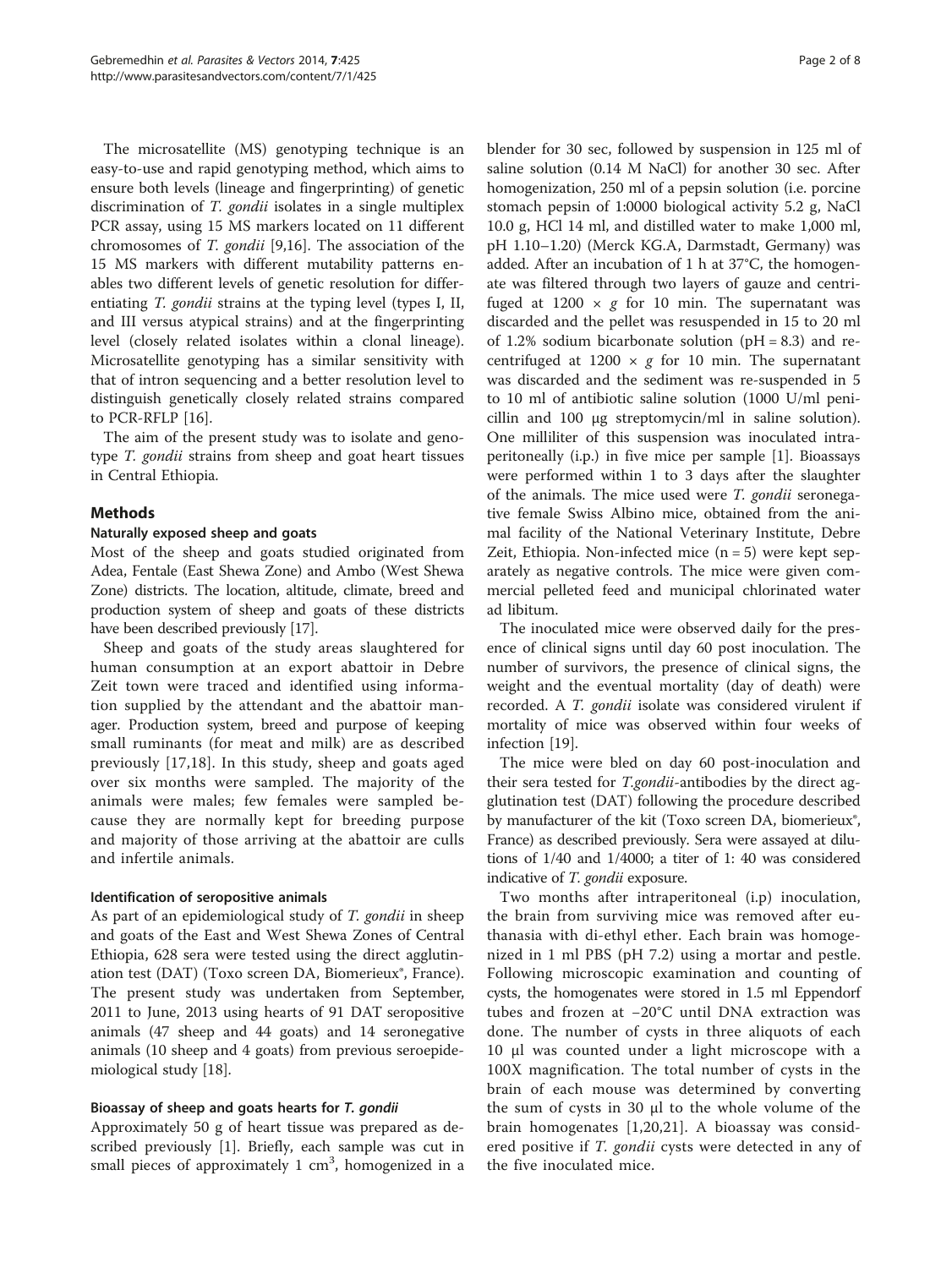#### DNA extraction

DNA was extracted from mice brain as described previously by Su and Dubey [[22](#page-7-0)] using the QIAamp Tissue kit (Qiagen). Briefly, 75–100 μl of homogenized brain (approximately 25 mg brain tissue), 180 μl of lysis buffer of the kit (ATL) and 20 μl of proteinase K were added and incubated at 56°C until the tissue was completely lysed (60 to 90 min). The lysate was then mixed with 200 μl AL buffer and incubated for another 10 min at 70°C. DNA was precipitated by addition of 200 μl ethanol (96–100%). Then, the mixture was carefully applied to the QIAamp Mini spin column and centrifuged at  $6000 \times g$  for 1 min. The columns were then washed by centrifugation using buffers AW1 and AW2, according to the manufacturer's instruction. Finally, the DNA was eluted from the column using 50 μl of the elution buffer of the kit (AE) and stored at −20°C until used for genotyping.

# Multiplex-PCR Microsatellite genotyping

T. gondii strains were genotyped using 15 microsatellite markers distributed on 11 of 14 chromosomes in a single multiplex PCR-assay, as described previously [[16](#page-7-0)] (see Additional file [1](#page-6-0) for details). Briefly, for each primer pair, the forward primer was 5'-end labeled with fluorescein to allow sizing of PCR products that were separated by electrophoresis in an automatic sequencer. PCR was carried out in a 25 μL reaction mixture consisting of 12.5 μl multiplex PCR Master Mix (Qiagen, France), 7.5 μl primer mix for 15 MS, and 5 μl of DNA template. Cycling conditions were 15 min at 95°C; 30 s at 94°C, 3 min at 61°C, and 30 s at 72°C (35 cycles); and the last extension step was 30 min at 60°C. PCR products were diluted 1/10 in deionized formamide. One μl of each diluted PCR product was further diluted 1/25 in 23.5 μl of deionized formamide and 0.5 μl of a dye-labeled size standard (ROX 500; Applied Biosystems). This mixture was denatured at 100°C for 5 min and then electrophoresed using an automatic sequencer (ABI PRISM 3130xl; Applied Biosystems). The sizes of the alleles in base pairs were estimated using GeneMapper analysis software (version 4.0; Applied Biosystems).

#### Data analysis

Data generated were recorded and coded using Microsoft Excel and analyzed using STATA version 11.0 for Windows (Stata Corp. College Station, TX, USA). Descriptive statistics such as, percentage, mean, variance, etc. were used to summarize the data. The rate of cyst isolation in mice was compared with the DAT end titer of sheep and goats using the Chi-squared test. The Mann–Whitney U test was used to assess the relationship between parasite isolation in mice and *T. gondii* antibody end titer of sheep and goats, i.e., the median sheep and goats antibody titers

related to isolation and no isolation. Fisher's Exact test was used to compare associations between T. gondii genotypes and species (sheep, goat), origin (West Shewa, East Shewa), severity (none, moderate, high), number of cysts (≤200, 201–500, ≥ 501) and DAT titer (≤540, 1620– 6000,  $\geq$  18000) of sheep and goats.

To quantify the extent of genetic distance among T. gondii isolates from sheep and goats of Ethiopia, and evaluate their position towards reference strains from different continents, Neighbor-joining trees were reconstructed from the genetic distances among individual isolates using Populations 1.2.30 (1999, Olivier Langella, CNRS UPR9034, [http://bioinformatics.org/~try](http://bioinformatics.org/~tryphon/populations/)[phon/populations/](http://bioinformatics.org/~tryphon/populations/)) and the Cavalli-Sforza and Edwards [[23](#page-7-0)] (1967) chord-distance estimator. Unrooted trees were obtained with MEGA 6.06 software. The 95% confidence interval and a significance level of  $\alpha = 0.05$ were used.

#### Ethical issues

This research project was approved by the animal ethical committee of the College of Veterinary Medicine and Agriculture, Addis Ababa University. All efforts were made to minimize animal suffering during the course of the study.

#### Results

#### Isolation of T. gondii

Viable T. gondii strains were isolated from 27 (57.45%) sheep and 20 (45.45%) goats. The sheep isolates were designated as TgSpEt 1 to 27 and the goat isolates were designated as TgGtEt 1 to 20 (see Additional file [2](#page-6-0): Table S1 and Table S2). In general, isolation rate increased with titer of sheep and goats ( $P = 0.0001$ ).

Additionally, viable T. gondii was isolated from 4 of 14 seronegative hearts (from 2 of 10 sheep and 2 of 4 goat samples. Each positive sample gave cyst positive result on one of the five mice). None of these cyst positive mice were DAT positive.

# Virulence

Two sheep isolates were virulent for mice. Isolate TgSpEt21 killed one mouse on 19 days post inoculation (dpi) and isolate TgSpEt19 killed 4 mice between 23–24 dpi. Additionally, one isolate from goat # 384 (designated as TgGtEt17) from East Shewa was mouse virulent as it killed one mouse on 27 dpi. Moreover, one sheep isolate (TgSpEt4) and two goat isolates (TgGtEt2 and TgGtEt11) each killed one mouse on day 44, 48 and 47, respectively (see Additional file [2](#page-6-0): Table S1 and Table S2). One mouse inoculated with the sample of sheep # 539 was severely ill between 47–60 dpi, with signs of inappetance, dullness, weight loss, rough hair coat, paralysis, arched back and tachychardia.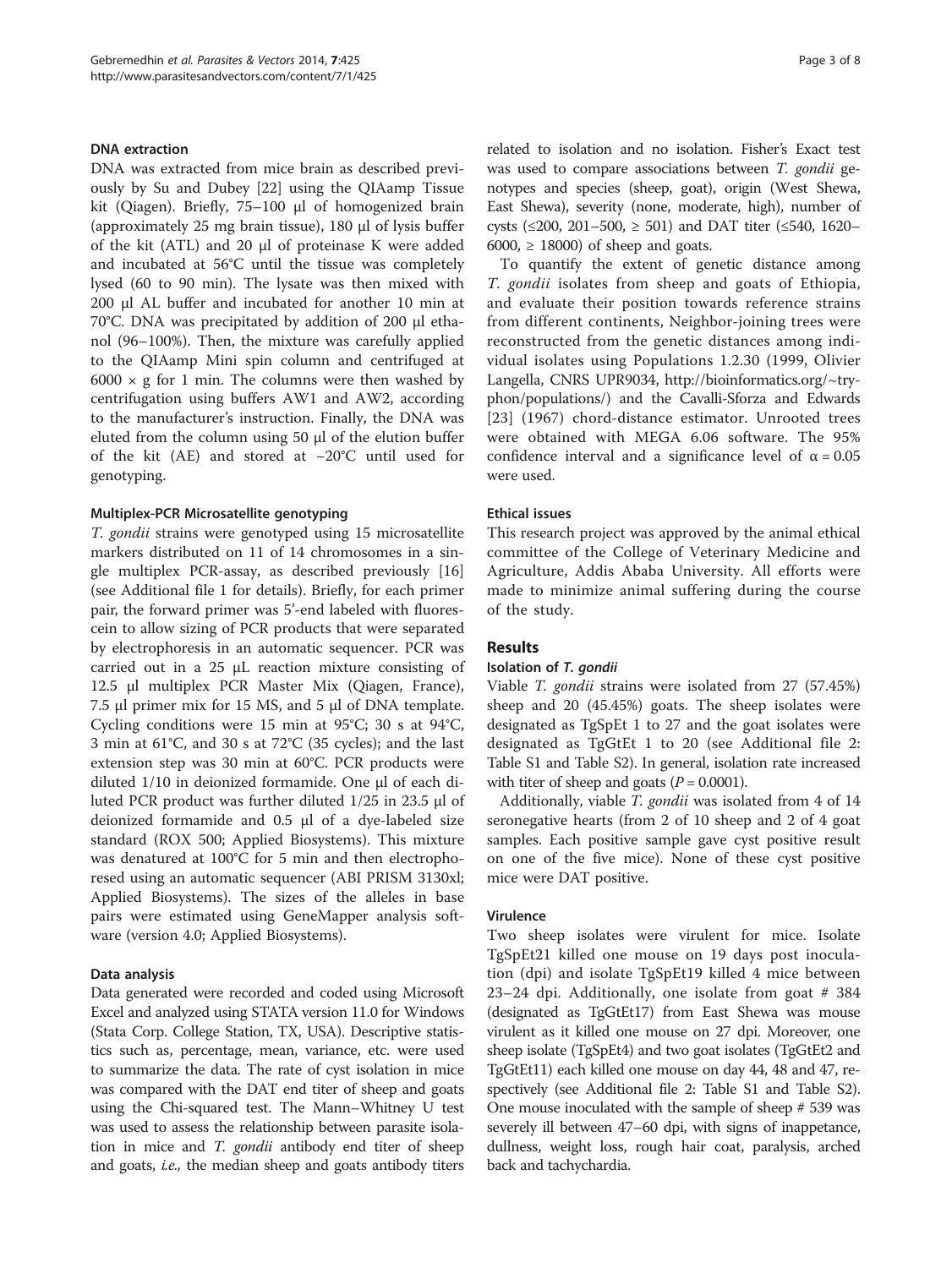#### Genotyping

In total, genotyping data with 15 MS markers were obtained from *T. gondii* isolates of 33 small ruminants of Central Ethiopia (18 sheep and 15 goats) and were compared to those obtained from 14 reference strains collected in America, Africa, Asia, and Europe (Table [1](#page-4-0)). The Neighbor-joining analysis of these 47 strains is displayed as an unrooted tree in the Figure [1.](#page-5-0) Out of the 33 strains from Ethiopia, 32 (97%) were clustered in only two groups: type II and type III (Figure [1\)](#page-5-0). Type II was the most dominant being observed in 29 (87.87%) of the isolates followed by Type III (3/33, 9.09%). All isolates from West Shewa Zone were Type II. The allelic combination of the isolate TgSpEt19 was atypical and characterized by several unique alleles absent from the other reference strains (Table [1](#page-4-0) and Figure [1](#page-5-0)). This isolate was found on a separate long branch in the Neighbor-joining tree and was clearly divergent from the type I, II, and III strains and did not group with the reference African strains (Figure [1](#page-5-0)).

The three type III isolates were recovered from two goats and one sheep of East Shewa Zone. The atypical genotype was identified from a sheep of East Shewa Zone (Adea district). Only Type II genotypes were detected from West Shewa. Out of the three Type III isolates, one from goat # 384 killed one mouse on day 27 and another one from sheep # 539 made mice seriously ill from day 47–60 with debilitation and weight loss. The other Type III isolate was asymptomatic in mice. One Type II strain from East Shewa from sheep # 474 designated asTgSpEt21 was virulent for mouse.

Significant difference between DAT titer of sheep and goats in Ethiopia and genotypes ( $P = 0.027$ ) as well as severity of disease in T. gondii infected mice and genotypes  $(P = 0.003)$  were detected with the Fisher's exact test.

#### **Discussion**

# Bioassay

The ingestion of undercooked mutton was identified as a risk for acquiring toxoplasmosis in pregnant women in Europe [[24\]](#page-7-0). Considering the increasing trend and habit of eating raw or undercooked meat and offal from small ruminants in Ethiopia, the high rate of isolation of viable tissue cysts is of great public health significance. It is a reflection of the high degree of contamination of the environment by oocysts of cats and the outdoor management system of animals [[1\]](#page-6-0).

In the present study, viable T. gondii parasites were also isolated from 2 of 10 and 2 of 4 seronegative goats and sheep, respectively. The result might be related to the 1:40 cut-off used; viable *T. gondii* has been isolated from sheep and pigs in France with a low DAT titer  $($ <a>  $\le$  1:16).

It appears that some of the inoculated mice in the present study failed to seroconvert even after developing brain cysts (Additional file [2:](#page-6-0) Table S1 and Table S2). It was also felt that the threshold DAT titer indicative of T. gondii infection in mice might be lower than 1:40. Isolation of viable T. gondii from DAT and dye test seronegative mice has been reported earlier [[25,26\]](#page-7-0). Some mice don't seroconvert even at 8–10 weeks [\[27\]](#page-7-0).

The present study indicates that 93.6% (44/47) of T. gondii strains circulating in the study area are nonvirulent for mice. Two of the 27 T. gondii isolates from sheep and 1 of the 20 isolates from goats were virulent, since they killed mice between 19–27 dpi [\[19](#page-7-0)]. This is lower compared to a report from Brazil where, 9 of the 16 T. gondii isolates from sheep [[28\]](#page-7-0) and 10 of the 12 T. gondii isolates from goats [[29](#page-7-0)] were mouse-virulent. The present mouse virulence detected was largely in agreement with T. gondii isolates from sheep in Europe and the United States where none of the 8 isolates from 30 seropositive adult ewes from France [\[30\]](#page-7-0), and 52 of 53 isolates from lambs from the United States [[31\]](#page-7-0) were non-virulent for mice. Seropositive mice which died during the course of follow-up might be linked to the larger dose of bradyzoites received during i.p injection or to the strain of the parasite. Previous studies showed that the virulence of T. gondii in mice is related to the dose, route, stage of the parasite, genotype of the parasite, and strain of mice [\[32,33](#page-7-0)].

#### **Genotyping**

Most of the T. gondii isolates in the present study belonged to the type II clonal lineage (87.88%). The Type II clonal lineage is the most common lineage in Europe and North America; the Type III clonal lineage is found occasionally worldwide [[5,7,](#page-6-0)[15\]](#page-7-0). The dominance of Type II might be due to its fitness and enhanced ability to outcompete other genotypes (reviewed in Robert-Gangneux and Dardé, [[3\]](#page-6-0) as well as by its ability to form high numbers of cysts [\[4](#page-6-0)[,34](#page-7-0)]. The Type II genetic lineage has been shown to be the dominant lineage in opportunistic infections in immunocompromised people and in congenital toxoplasmosis in Europe [[8,35\]](#page-7-0), and was found in 73% of cases of ocular disease in France [\[36](#page-7-0)]. In contrast, the absence of Type II and overabundance of atypical genotypes are characteristic of T. gondii strains from continental Brazil [\[33](#page-7-0)].

All isolates from West Shewa were identified as Type II while that of East Shewa additionally contained Type III and atypical lineages. The higher genetic diversity of T. gondii detected in East Shewa could be ascribed to diverse agro-ecologies in this area (altitude ranging from 953 to 3400 masl). Ethiopia served as a historical entry point of many livestock populations from Asia, thousands years ago [[37\]](#page-7-0). The dominance of clonal lineage (Type II) in the present study is in accordance with the long history of breeding and domestication of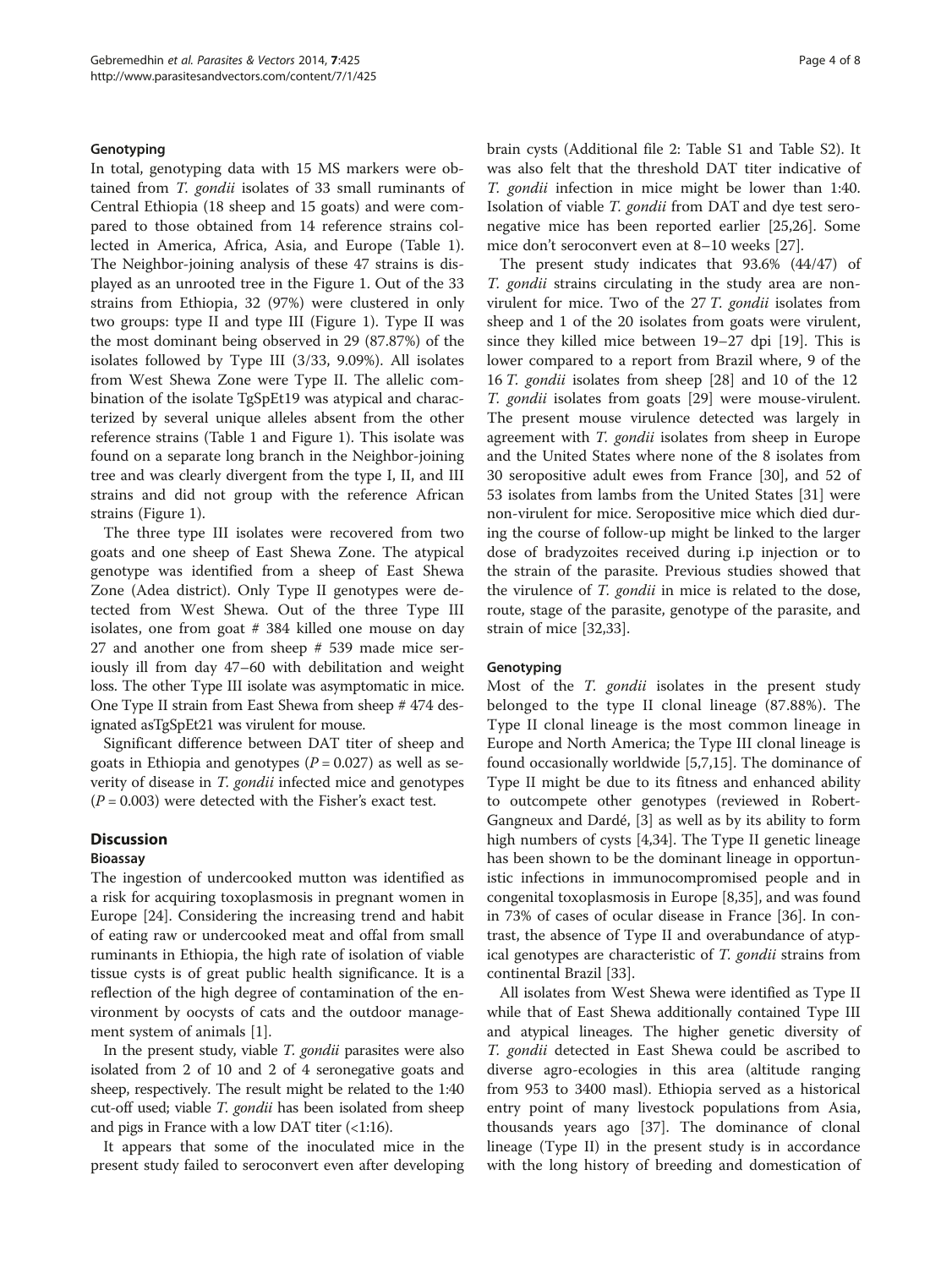<span id="page-4-0"></span>Table 1 Genotyping results of T. gondii DNA with 15 microsatellite markers from 33 isolates collected in sheep and goats of Central Ethiopia and from 14 reference strains collected in America, Africa, Asia, and Europe

| Isolate               | Type         |               |             | Microsatellite markers' |           |       |            |            |           |           |             |           |           |            |           |           |           |           |
|-----------------------|--------------|---------------|-------------|-------------------------|-----------|-------|------------|------------|-----------|-----------|-------------|-----------|-----------|------------|-----------|-----------|-----------|-----------|
|                       |              | Origin        | Host        | TUB <sub>2</sub>        | W35       | TgM-A | <b>B18</b> | <b>B17</b> | M33       | IV.1      | XI.1        | M48       | M102      | <b>N60</b> | N82       | AΑ        | N61       | N83       |
| TgSpEt2               | $\mathbb{I}$ | W.Shewa       | Sheep       | 289                     | 242       | 207   | 158        | 336        | 169       | 274       | 356         | <b>NA</b> | 176       | <b>NA</b>  | ΝA        | ΝA        | ΝA        | NA.       |
| TgSpEt3               | $\parallel$  | W.Shewa       | Sheep       | 289                     | 242       | 207   | 158        | 336        | 169       | 274       | 356         | 211       | 176       | 140        | 123       | 259       | 091       | 308       |
| TgSpEt4               | $\mathbf{I}$ | W.Shewa       | Sheep       | 289                     | 242       | 207   | 158        | 336        | 169       | 274       | 356         | 211       | 176       | 140        | 123       | 259       | 091       | 308       |
| TgGtEt1               | $\mathbf{I}$ | W.Shewa       | Goat        | 289                     | 242       | 207   | 158        | 336        | 169       | 274       | 356         | 225       | 172       | 142        | 117       | 259       | 093       | 308       |
| TgGtEt2               | Ш            | W.Shewa       | Goat        | 289                     | 242       | 207   | 158        | 336        | 169       | 274       | 356         | 235       | 176       | 138        | 115       | 279       | 099       | 312       |
| TgGtEt3               | $\parallel$  | W.Shewa       | Goat        | 289                     | 242       | 207   | 158        | 336        | 169       | 274       | 356         | 235       | 176       | 138        | 115       | 279       | 099       | 312       |
| TgGtEt5               | Ш            | E.Shewa       | Goat        | 289                     | 242       | 205   | 160        | 336        | 165       | 278       | 356         | 213       | 190       | 147        | 113       | 267       | 089       | 312       |
| TgGtEt4               | $\parallel$  | W.Shewa       | Goat        | 289                     | 242       | 207   | 158        | 336        | 169       | 274       | 356         | 237       | 176       | 140        | 113       | 273       | 093       | 312       |
| TgSpEt6               | $\mathbf{I}$ | W.Shewa       | Sheep       | 289                     | 242       | 207   | 158        | 336        | 169       | 274       | 356         | 213       | 176       | 140        | 115       | 265       | 117       | 308       |
| TgGtEt8               | $\parallel$  | E.Shewa       | Goat        | 289                     | 242       | 207   | 158        | 336        | 169       | 274       | 356         | 211       | 178       | 142        | 109       | 285       | 085       | 310       |
| TgGtEt21 <sup>2</sup> | Ш            | E.Shewa       | Goat        | ΝA                      | 242       | ΝA    | 158        | 336        | <b>NA</b> | <b>NA</b> | 356         | <b>NA</b> | <b>NA</b> | <b>NA</b>  | ΝA        | ΝA        | <b>NA</b> | 312       |
| TgGtEt22 <sup>2</sup> | $\parallel$  | E.Shewa       | Goat        | NA.                     | 242       | ΝA    | 158        | ΝA         | <b>NA</b> | 274       | ΝA          | <b>NA</b> | <b>NA</b> | <b>NA</b>  | <b>NA</b> | 279       | <b>NA</b> | 312       |
| TgGtEt12              | $\parallel$  | E.Shewa       | Goat        | 289                     | 242       | 207   | 158        | 336        | 169       | 274       | 356         | 213       | 176       | 140        | 115       | 261       | 089       | 308       |
| TgSpEt10              | $\parallel$  | E.Shewa       | Sheep       | 289                     | <b>NA</b> | 207   | 158        | 336        | 169       | 274       | ΝA          | <b>NA</b> | <b>NA</b> | <b>NA</b>  | ΝA        | ΝA        | <b>NA</b> | 312       |
| TgSpEt28 <sup>2</sup> | $\parallel$  | E.Shewa       | Sheep       | 289                     | 242       | 207   | 158        | 336        | 169       | 274       | 356         | 213       | 176       | 140        | 115       | 261       | 089       | 308       |
| TgGtEt14              | $\parallel$  | E.Shewa       | Goat        | 289                     | 242       | 207   | 158        | 336        | 169       | 274       | 356         | 233       | 174       | 140        | 113       | 269       | 097       | 312       |
| TgGtEt13              | $\parallel$  | E.Shewa       | Goat        | 289                     | 242       | 207   | 158        | 336        | 169       | 274       | ΝA          | <b>NA</b> | <b>NA</b> | 140        | 113       | <b>NA</b> | <b>NA</b> | <b>NA</b> |
| TgSpEt19              | Atypical     | E.Shewa       | Sheep       | 289                     | 240       | 201   | 156        | 340        | 163       | 272       | 360         | 209       | 218       | 147        | 127       | 283       | 099       | 342       |
| TgGtEt17              | Ш            | E.Shewa       | Goat        | 289                     | 242       | 205   | 160        | 336        | 165       | 278       | 356         | 213       | 190       | 147        | 113       | 267       | 089       | 312       |
| TgSpEt18              | Ш            | E.Shewa       | Sheep       | 289                     | 242       | 207   | 158        | 336        | 169       | 274       | 356         | 211       | 176       | 140        | 109       | 267       | 091       | 308       |
| TgGtEt16              | $\parallel$  | E.Shewa       | Goat        | 289                     | 242       | 207   | 158        | 336        | 169       | 274       | 356         | 211       | 176       | 140        | 109       | 267       | 091       | 308       |
| TgSpEt22              | $\parallel$  | E.Shewa       | Sheep       | 289                     | 242       | 207   | 158        | 336        | 169       | 274       | 356         | 219       | 176       | 140        | 111       | 267       | 097       | 310       |
| TgSpEt20              | Ш            | E.Shewa       | Sheep       | 289                     | 242       | 207   | 158        | 336        | 169       | 274       | 356         | 213       | 178       | 140        | 115       | 261       | 091       | 308       |
| TgSpEt21              | $\parallel$  | E.Shewa       | Sheep       | 289                     | 242       | 207   | 158        | 336        | 169       | 274       | 356         | 211       | 176       | 140        | 109       | 267       | 091       | 308       |
| TgGtEt19              | $\mathbb{I}$ | E.Shewa       | Goat        | 289                     | 242       | 207   | 158        | 336        | 169       | 274       | 356         | 215       | 176       | 138        | 117       | 267       | 099       | 312       |
| TgSpEt23              | Ш            | E.Shewa       | Sheep       | 289                     | 242       | 205   | 160        | 336        | 165       | 278       | 356         | 213       | 190       | 147        | 111       | 271       | 089       | 312       |
| TgSpEt25              | $\parallel$  | E.Shewa       | Sheep       | 289                     | 242       | 207   | 158        | 336        | 169       | 274       | 356         | 211       | 176       | 140        | 121       | 267       | 091       | 308       |
| TgSpEt26              | Ш            | E.Shewa       | Sheep       | 289                     | 242       | 207   | 158        | 336        | 169       | 274       | 356         | 239       | 176       | 138        | 115       | 281       | 097       | 310       |
| TgSpEt27              | Ш            | E.Shewa       | Sheep       | 289                     | 242       | 207   | 158        | 336        | 169       | 274       | 356         | 213       | 176       | 140        | 123       | 259       | 091       | 308       |
| TgGtEt20              | $\mathbb{I}$ | E.Shewa       | Goat        | 289                     | 242       | 207   | 158        | 336        | 169       | 274       | 356         | 213       | 176       | 140        | 115       | 261       | 089       | 308       |
| TgSpEt7               | Ш            | W.Shewa       | Sheep       | 289                     | 242       | 207   | 158        | 336        | 169       | 274       | 356         | 225       | 172       | 142        | 117       | 261       | 093       | 308       |
| TgSpEt8               | Ш            | W.Shewa       | Sheep       | 289                     | 242       | 207   | 158        | 336        | 169       | 274       | 356 213     |           | 178       | 140        | 115       | 265       | 089       | 308       |
| TgSpEt9               | $\parallel$  | W.Shewa       | Sheep       | 289                     | 242       | 207   | 158        | 336        | 169       | 274       | 356         | <b>NA</b> | <b>NA</b> | 140        | 115       | <b>NA</b> | <b>NA</b> | 316       |
| GAB5-GAL-<br>DOM01    | Africa 1     | Gabon         | Chicken 291 |                         | 248       | 205   | 160        | 342        | 165       | 274       | 354 231     |           | 166       | 149        | 111       |           | 277 087   | 306       |
| CCH002-NIA            | Africa 2     | Senegal       | Human       | 289                     | 248       | 205   | 160        | 336        | 165       | 274       | 354 225     |           | 166       | 145        | 111       |           | 273 089   | 308       |
| GAB2-GAL-<br>DOM02    | Africa 3     | Gabon         | Human       | 291                     | 242       | 207   | 160        | 342 165    |           |           | 278 354 223 |           | 166       | 142        | - 111     |           | 277 097   | 310       |
| ENT                   | 1            | France        | Human       | 291                     | 248       | 209   | 160        | 342        | 169       | 274       | 358         | 209       | 166       | 145        | 119       |           | 267 087   | 306       |
| ME49                  | $\parallel$  | <b>USA</b>    | Sheep       | 289                     | 242       | 207   | 158        | 336        | 169       | 274       | 356         | 215       | 174       | 142        | 111       | 265       | 091       | 310       |
| <b>NED</b>            | Ш            | France        | Human       | 289                     | 242       | 205   | 160        | 336        | 165       | 278       | 356         | 209       | 190       | 147        | 111       |           | 267 091   | 312       |
| VAND                  | Atypical     | French Guiana | Human       | 291                     | 242       | 203   |            | 162 344    | 167       |           | 276 356 217 |           | 170       | 142 113    |           |           | 277 091   | 308       |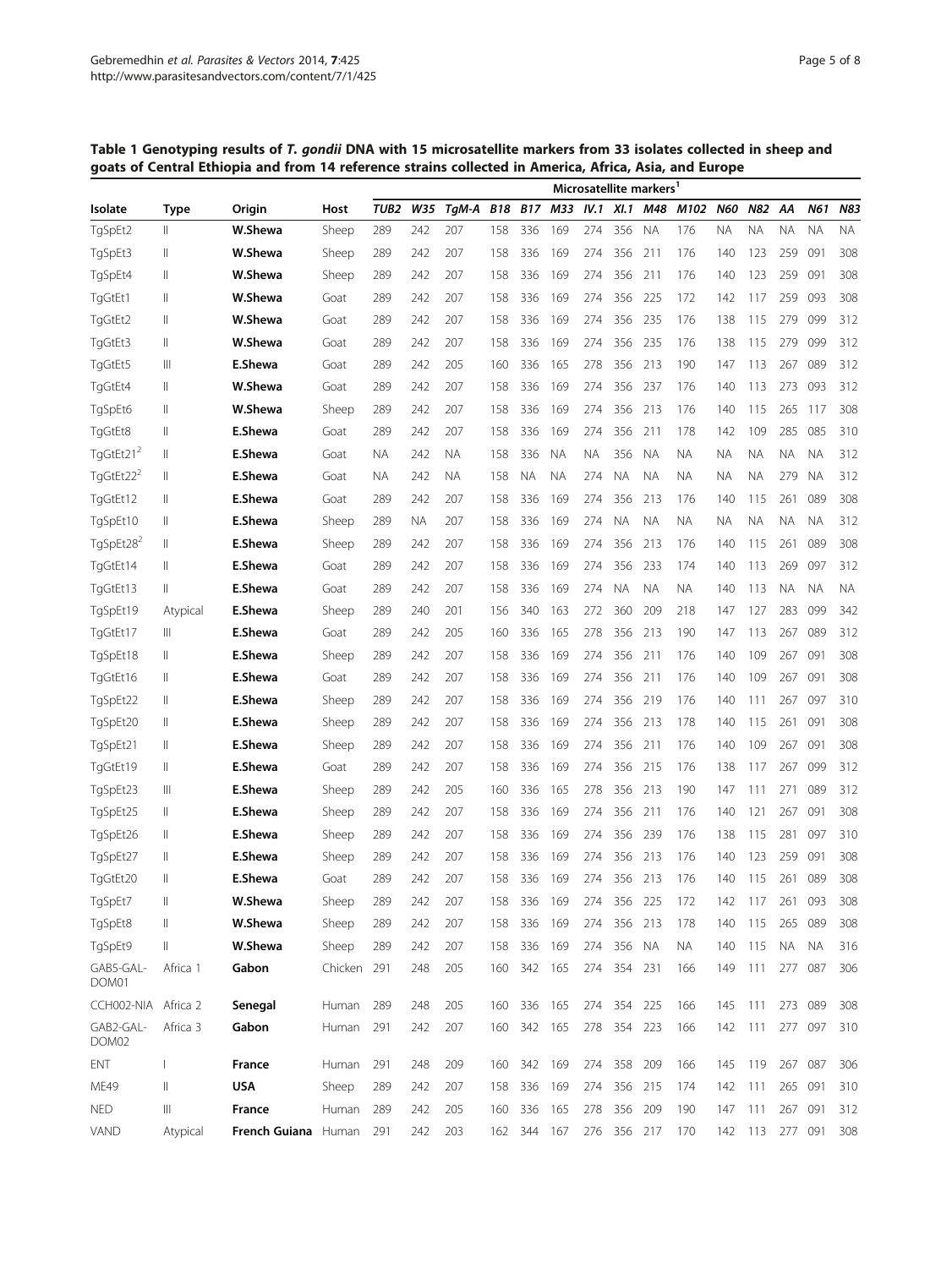<span id="page-5-0"></span>Table 1 Genotyping results of T. gondii DNA with 15 microsatellite markers from 33 isolates collected in sheep and goats of Central Ethiopia and from 14 reference strains collected in America, Africa, Asia, and Europe (Continued)

| GUY-CAN-<br>FAM01 |           | Caribbean 1 French Guiana Dog |         | 291  | 242 | 205 | 162 | 342 | 165 | 278 356 |     | 213   | 164 | 142 | 109  | 265 087 |         | 312 |
|-------------------|-----------|-------------------------------|---------|------|-----|-----|-----|-----|-----|---------|-----|-------|-----|-----|------|---------|---------|-----|
| TgCtPRC04         | Chinese 1 | China                         | Cat     | 293  | 242 | 211 | 160 | 336 | 169 | 274     | 354 | 215   | 172 | 145 | 123  | 281     | 093     | 308 |
| TgCatBr01         | BR II     | Brazil                        | Cat     | 289  | 242 | 205 | 160 | 342 | 165 | 278     | 358 | 233   | 164 | 147 | 111  |         | 316 089 | 308 |
| TgCatBr03         | BR III    | Brazil                        | Cat     | 289  | 242 | 205 | 160 | 348 | 165 | 278     | 356 | 213   | 190 | 142 | 111  | 263     | 113     | 312 |
| TgCatBr05         | Atypical  | Brazil                        | Cat     | 291  | 242 | 205 | 160 | 362 | 165 | 278     | 356 | - 237 | 174 | 140 | l 11 | 265     | 089     | 314 |
| TgCatBr15         | Atypical  | <b>Brazil</b>                 | Cat     | 289  | 242 | 205 | 162 | 344 | 165 | 278     | 358 | -225  | 164 | 142 | 111  | 263     | 105     | 312 |
| TgCkBr81          | BR IV     | Brazil                        | Chicken | -291 | 246 | 207 | 162 | 362 | 169 | 272     | 358 | 217   | 164 | 142 | 105  | 322     | 081     | 314 |

W. Shewa = West Shewa Zone, E. Shewa = East Shewa Zone.

 $1$ NA, not amplified,  $2$  cyst negative but nPCR positive.

companion and agricultural animals in Ethiopia [\[37](#page-7-0)] by mankind and consequent modification of natural biotopes that usually results in a loss of diversity [\[38,39](#page-7-0)]. This in turn decreases the probability of genetic recombination and emergence of new genotype in cats through simultaneously feeding on preys harbouring different genotypes. On the other hand, the presence of a highly divergent atypical genotype in East Shewa suggests the existence of an African gene pool with

endemic T. gondii alleles in Ethiopia different from Type II. Our results in Central Ethiopia and other study in Ethiopia [[15\]](#page-7-0) showed that Type II strains dominate the genetic diversity in domestic animals from this part of Africa. Atypical genotypes with a different gene pool appear to be rare in anthropized environments of Ethiopia but may be more abundant in the wild where Type II strains didn't have the opportunity to penetrate yet.

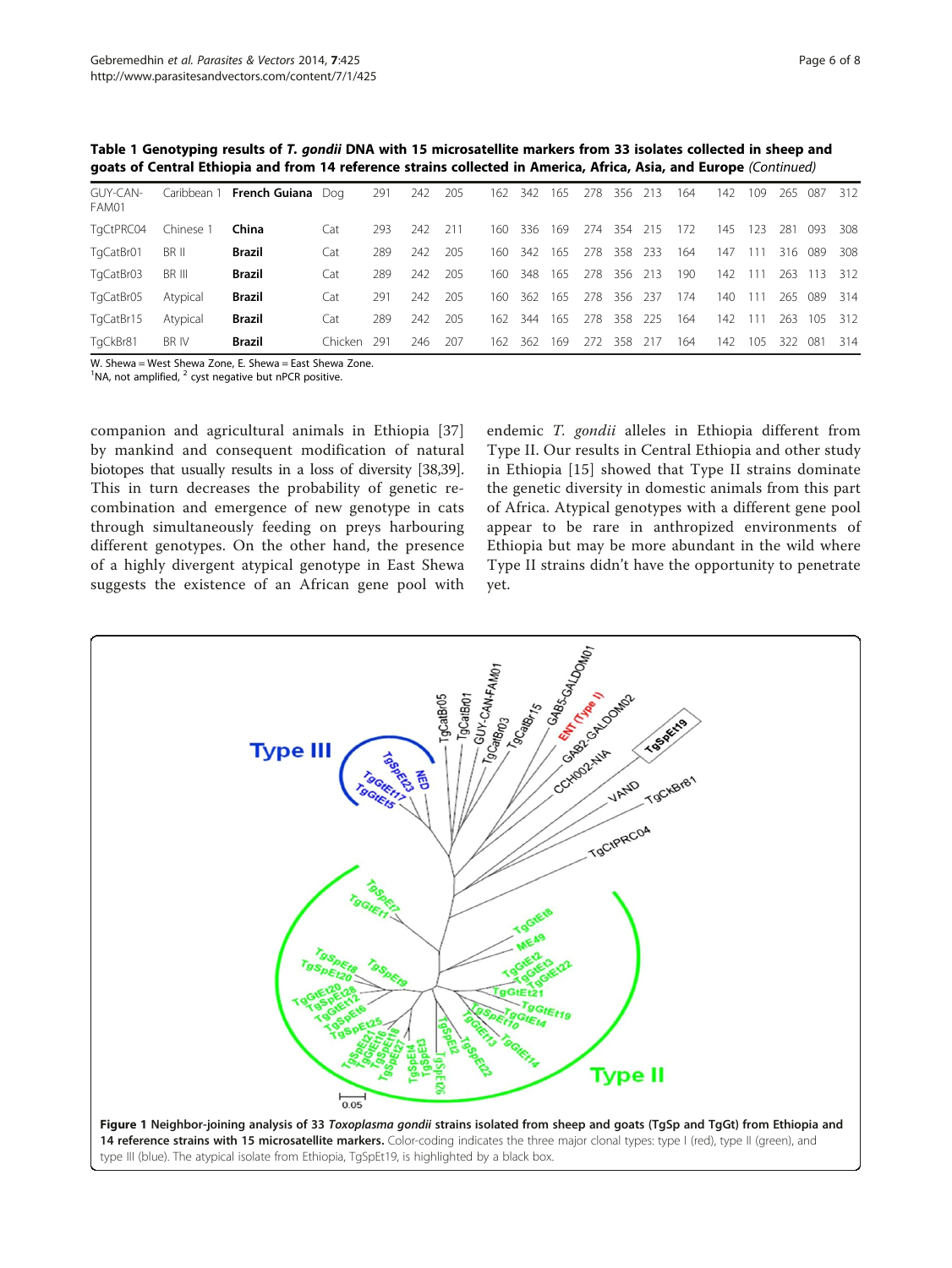<span id="page-6-0"></span>The Type II and III genetic lineages (which constitute about 97% of the isolates of the present study) were previously also reported from feral cats of Addis Ababa. This shows that these are the most common and widespread genetic lineages of T. gondii in Central Ethiopia. The atypical genotype from the strain TgSpEt19 isolated in a sheep from Adea district (East Shewa Zone) comprises alleles for the markers N61, B18, N83, XI-I, N82, TgM-A, IV-I, B17, N60 and AA that are markedly different from allelic composition of Type II and III strains isolated in this study (Table [1](#page-4-0)). It might perhaps be unique among isolates from other countries ever genotyped using the multiplex-PCR microsatellite method (Ajzenberg, D., personal communication). Thus, further large-scale investigation on different hosts and geographical areas in Ethiopia might reveal more atypical genotypes significantly divergent from the conventional Type I, II and III lineages. Identification of one atypical strain virulent in mice from Arsi-Bale sheep breed of Adea district is of considerable clinical and epidemiological importance as atypical strains are considered to be more pathogenic to humans than type II or III strains. For example, in immunocompetent patients, severe toxoplasmosis with multi-organ failure has been linked to atypical strains acquired from the Amazonian rainforest [\[40](#page-7-0)]. Similarly, severe cases of congenital toxoplasmosis in France [7[,41](#page-7-0)] and Suriname [[42](#page-7-0)] and abortion in sheep in Uruguay [5[,43](#page-7-0)] were observed in relation to infection with atypical genotypes. Severe or lethal infections in immunocompetent subjects, with pneumonitis, myocarditis, meningoencephalitis, or polymyositis were also reported due to atypical genotypes [7]. Outdoor access of domestic cats, abundance of feral cats and wild felids coupled with widely practiced extensive management of animals in Ethiopia might favour high rate of transmission of toxoplasmosis with occasional possibility of cats being infected with two different genotypes followed by sexual recombination and emergence of atypical genotypes [\[15](#page-7-0),[33\]](#page-7-0). Supporting this reasoning, Dubey et al. [[15\]](#page-7-0) attributed the isolation of different genotypes from tissues and feces of two feral cats (out of 27 isolates) of Addis Ababa to re-infection or mixed strain infection.

# Conclusions

The present findings indicate a high rate of isolation of T. gondii from seropositve Ethiopian small ruminants slaughtered for human consumption. The present study also revealed three genetic lineages (Type II, III and atypical) of T. gondii. This is the first report of isolation and molecular characterization of T. gondii infection in mice experimentally infected with heart homogenates of seropositive sheep and goats in Ethiopia.

# Additional files

#### [Additional file 1:](http://www.biomedcentral.com/content/supplementary/1756-3305-7-425-S1.doc) Microsatellite markers and PCR primers used for the multiplex PCR assay.

[Additional file 2: Table S1.](http://www.biomedcentral.com/content/supplementary/1756-3305-7-425-S2.doc) Isolation of T. gondii from seropositive sheep of East and West Shewa Zones, Central Ethiopia. Table S2. Isolation of T. gondii from seropositive goats of East and West Shewa Zones, Central Ethiopia.

#### Competing interests

The authors declare that they have no competing interests.

#### Authors' contributions

EZG conceived and designed the proposal, collected samples, isolated the strains, analyzed the data and drafted the article. MA assisted the bioassay work. DA did the genotyping with the help from MLD and EZG. TST, GT, EC, BG and PD participated in the study design, scientific advising of the overall work and edition of article. All authors read and approved the final manuscript.

#### Acknowledgements

The financial support of Oromia Regional State Rural Capacity Building, Addis Ababa University and VLIR-UOS project no. "ZEIN 2010 PR 372" "promotion of the PhD program in veterinary public health at the Faculty of Veterinary Medicine", Belgium are highly acknowledged. The authors also would like to extend their gratitude to Mr. Hashim Nuru, owner of HELMIX export abattoir and his employees for their collaboration during sampling.

#### Author details

<sup>1</sup> Faculty of Agriculture and Veterinary Sciences, Department of Veterinary Laboratory Technology, Ambo University, P. O. Box 19, Ambo, Ethiopia. <sup>2</sup>College of Agriculture and Veterinary Medicine, Jimma University, P. O. Box 307, Jimma, Ethiopia. <sup>3</sup>Institute of Biotechnology, College of Natural and Computational Sciences, Unit of Health Biotechnology, Addis Ababa University, P. O. Box. 1176, Addis Ababa, Ethiopia. <sup>4</sup>Aklilu Lemma Institute of Pathobiology, Addis Ababa University, P. O. Box. 1176, Addis Ababa, Ethiopia. 5 Faculty of Veterinary Medicine, Ghent University, Salisburylaan 133, Merelbeke B-9820, Belgium. <sup>6</sup>Department of Biosystems, Faculty of Bioscience Engineering, Catholic University of Leuven, Kasteelpark Arenberg 30 bus 2456, Heverlee B-3001, Belgium. <sup>7</sup> Department of Biomedical Sciences Institute of Tropical Medicine, Antwerp B2000, Belgium. <sup>8</sup>Scientific Institute of Public Health, Communicable and Infectious Diseases, National Reference Center for Toxoplasmosis, Engelandstraat 642, Brussels B1180, Belgium. <sup>9</sup>Centre National de Référence (CNR) Toxoplasmose / Toxoplasma Biological Resource Center (BRC), Centre Hospitalier-Universitaire Dupuytren, Limoges 87042, France. <sup>10</sup>INSERM UMR 1094, Neuroépidémiologie Tropicale, Laboratoire de Parasitologie-Mycologie, Faculté de Médecine, Limoges 87025, France.

#### Received: 3 August 2014 Accepted: 28 August 2014 Published: 4 September 2014

#### References

- 1. Dubey JP: Toxoplasmosis of Animals and Humans. 2nd edition. Boca Raton, Florida, U.S.A: CRC Press; 2010:1–338.
- 2. Wong SY, Remington J: Toxoplasmosis in pregnancy. Clin Infect Dis 1994, 18:853–862.
- 3. Robert-Gangneux F, Dardé ML: Epidemiology of and diagnostic strategies for toxoplasmosis. Clin Microbiol Rev 2012, 25(2):264-296.
- 4. Howe DK, Sibley LD: Toxoplasma gondii comprises three clonal lineages: correlation of parasite genotype with human disease. J Infect Dis 1995, 172:1561–1566.
- Ajzenberg D, Bañuls AL, Su C, Dumètre A, Demar M, Carme B, Dardé ML: Genetic diversity, clonality and sexuality in Toxoplasma gondii. Int J Parasitol 2004, 34:1185–1196.
- 6. Ferreira ADM, Vitor RW, Gazzinelli RT, Melo MN: Genetic analysis of natural recombinant Brazilian Toxoplasma gondii strains by multilocus PCR-RFLP. Infect Genet Evol 2006, 6:22–31.
- 7. Ajzenberg D, Banuls AL, Tibayrenc M, Dardé ML: Microsatellite analysis of Toxoplasma gondii shows considerable polymorphism structured into two main clonal groups. Int J Parasitol 2002, 32:27-38.